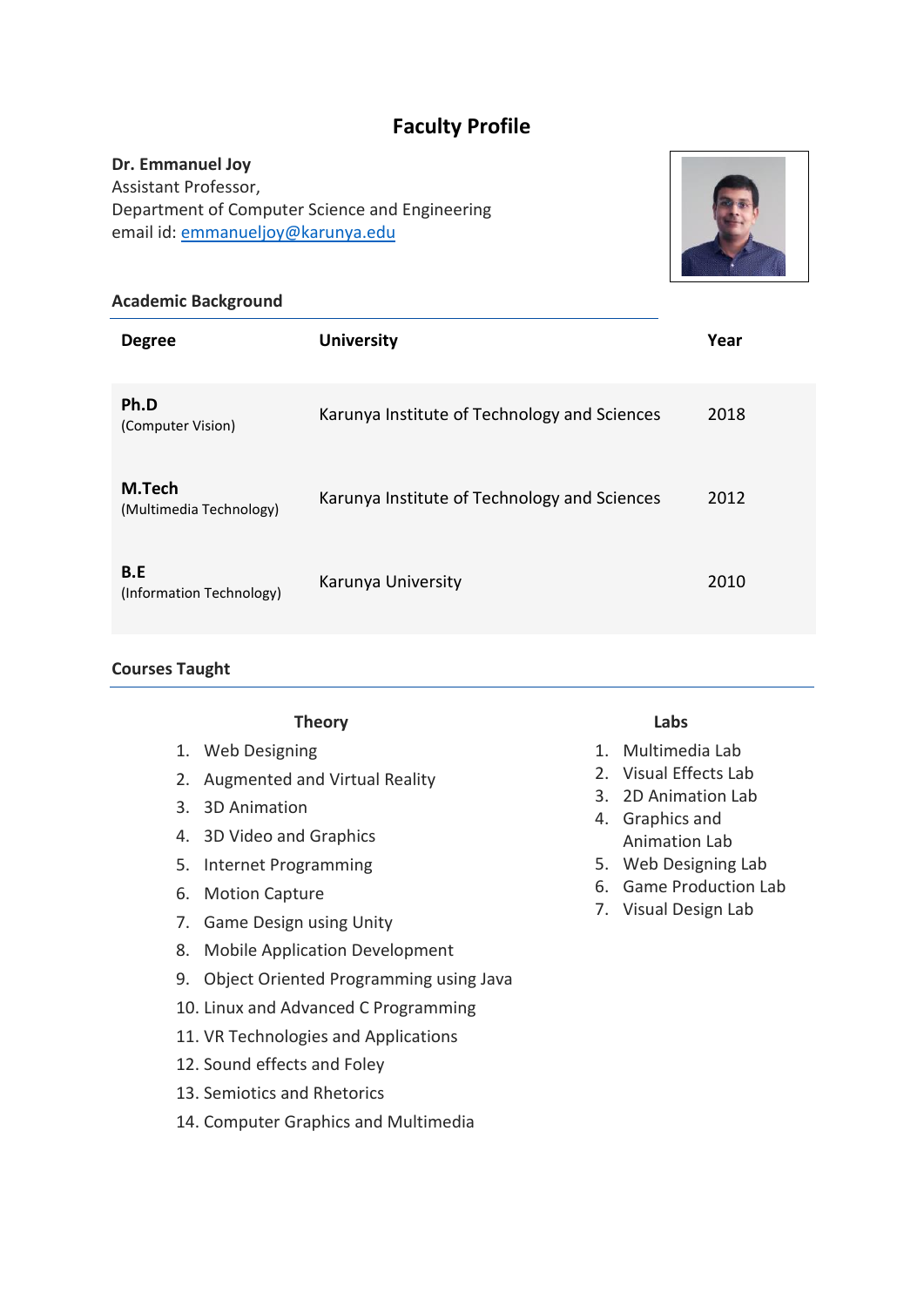#### **Research Interests**

- Computer Vision
- Image and Video Processing
- Augmented Reality

#### **Most recent Publications**

- David, A., Joy, Emmanuel. Kumar, S., & Bezaleel, S. J. (2021, May). Integrating Virtual Reality with 3D Modeling for Interactive Architectural Visualization and Photorealistic Simulation: A Direction for Future Smart Construction Design Using a Game Engine. In International Conference on Image Processing and Capsule Networks (pp. 180-192). Springer, Lecture Notes in Networks and Systems book series (LNNS, volume 300) [https://link.springer.com/chapter/10.1007/978-3-030-84760-9\\_17](https://link.springer.com/chapter/10.1007/978-3-030-84760-9_17)
- Emmanuel Joy, J. Dinesh Peter, "Visual Tracking with Conditionally Adaptive Multiple Template Update scheme for intricate videos", March 2018, Volume 24, Issue 2, pp 175–194, Multimedia Systems, Springer, **Impact Factor: 1.935** <https://link.springer.com/article/10.1007/s00530-017-0540-2>
- Emmanuel Joy, J. Dinesh Peter, "Perspective Model-based Visual Tracking scheme for Robust tracking of Fast Moving and Occluded Objects in complex environs", August 2018, Volume 77, Issue 15, pp 19745–19768, Multimedia Tools and Applications, Springer. **Impact Factor: 2.757** <https://link.springer.com/article/10.1007/s11042-017-5424-0>
- Emmanuel Joy, J. Dinesh Peter, "Tracking of Unique Colored Objects: A Simple, Fast Visual Object Detection and Tracking Technique." In Informatics and Communication Technologies for Societal Development, pp. 149-156, Springer-Verlag India 2015. [http://link.springer.com/chapter/10.1007/978-81-322-1916-3\\_15](http://link.springer.com/chapter/10.1007/978-81-322-1916-3_15)

## **Projects Guided**

- Interactive Architectural Visualization
- AI, ML | Edge Detection, Samsung PRISM: Industry-Academia Program
- Development and design of an online social network platform
- Rich Internet Application experience using Adobe Flex.
- Computer Vision based tracking and recognition.

## **Memberships in Professional societies**

- Institute of Electrical and Electronics Engineers (IEEE) 2013 15.
- Computer Society of India (2016)